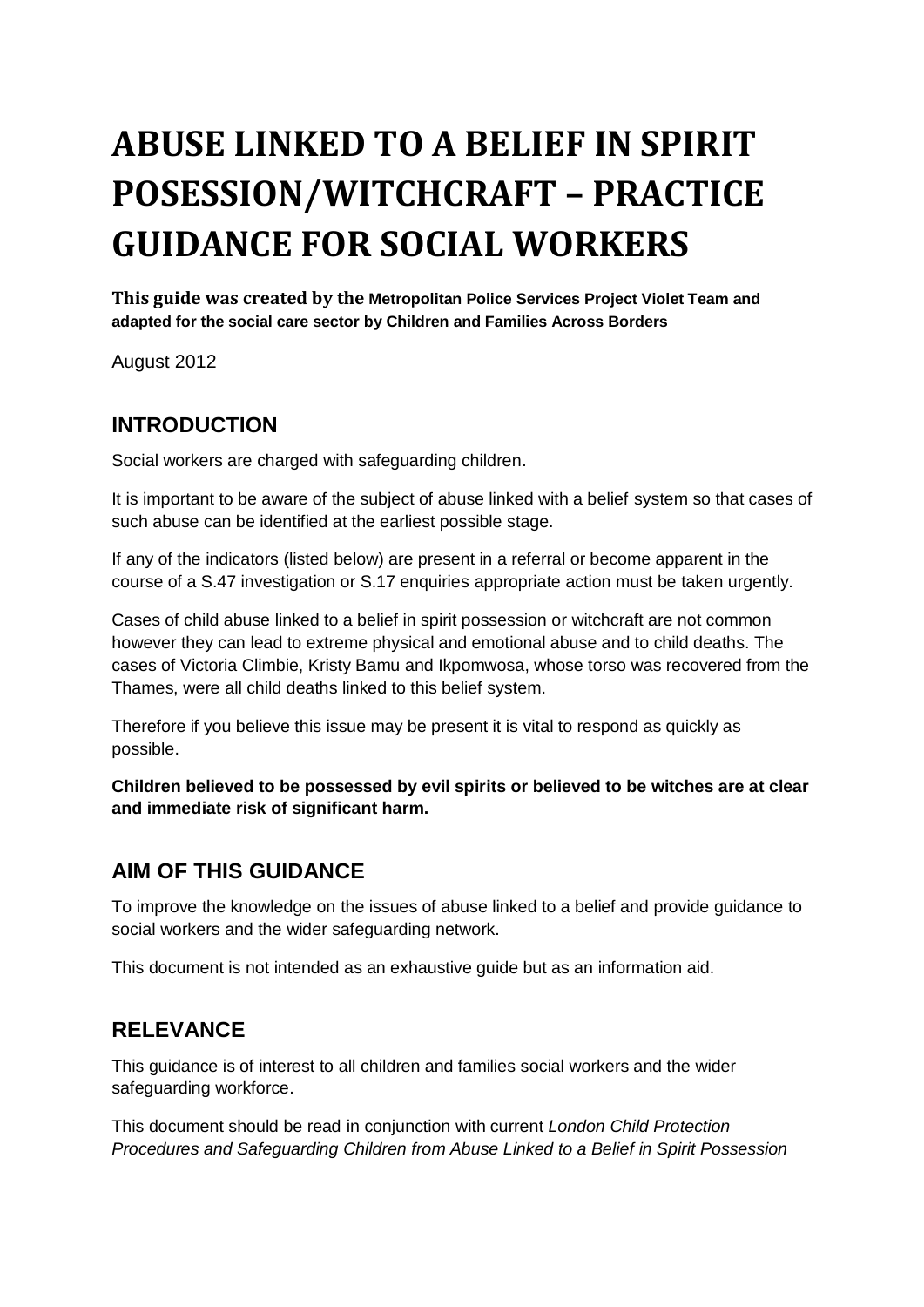*(HM Government 2007)* and the 2012 *National action plan to tackle child abuse linked to faith or belief:*

National Action Plan to Tackle Child Abuse Linked to Faith or Belief: [https://www.education.gov.uk/publications/standard/publicationDetail/Page1/DFE-00094-](https://www.education.gov.uk/publications/standard/publicationDetail/Page1/DFE-00094-2012) [2012](https://www.education.gov.uk/publications/standard/publicationDetail/Page1/DFE-00094-2012)

Executive summary of National Action Plan:

[https://www.education.gov.uk/publications/standard/publicationDetail/Page1/DFE-00095-](https://www.education.gov.uk/publications/standard/publicationDetail/Page1/DFE-00095-2012) [2012](https://www.education.gov.uk/publications/standard/publicationDetail/Page1/DFE-00095-2012)

## **DEFINITIONS**

The term "belief in spirit possession" (for the purposes of this document) is defined as the belief that **an evil force has entered a person and is controlling him or her**. Sometimes the term "witch" is used and defined as **the belief that a person is able to use an evil force to harm others**.

Other terms you may hear are: **Kindoki, ndoki, sorcerers, the spirit world, the evil eye, djinns, black magic, voodoo, obeah, demons.**

The "rituals" used to neutralize the "witch" or rid the victim of the "demon" are commonly known as **deliverance, exorcism,** and less commonly, **healing or "praying for children."**

Other terms used are;

**"Beating the devil out"** (refers to beating)

**"Burning the evil out"** (refers to burning / scalding)

- **"Create a way out for the evil"** (Cutting / stabbing)
- **"Squeeze the life out if the evil"** (strangulation / semi strangulation)
- **"Weaken the evil spirit"** (starvation / fasting)
- **"Stop the evil from spreading to other people"** (isolation)

Language you may hear parents/carers use about the child:

**"The child has something in them"**

**"The child needs to be fixed"**

**"We need to send the child home (overseas) to be fixed/treated"** 

## **BACKGROUND INFORMATION**

Always be mindful that a belief in spirit possession and witchcraft may not necessarily lead to harmful practices.

Belief in spirit possession and witchcraft is not confined to particular countries, cultures or religions, nor is it confined to recent migrants.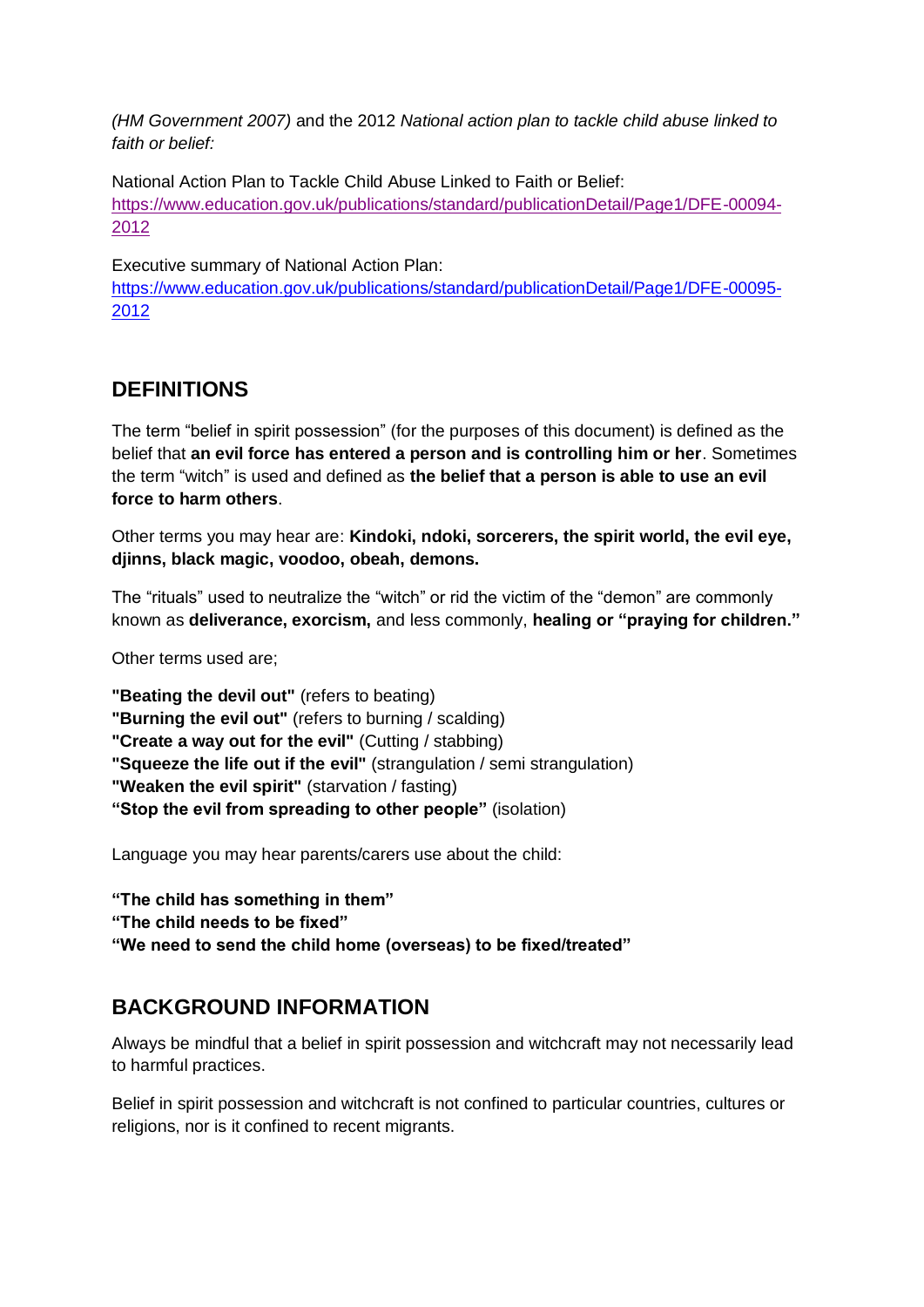To stigmatise a child by accusing him / her of witchcraft or spirit possession can be hugely emotionally damaging. Abuse motivated by beliefs can lead to significant physical, sexual, emotional harm or neglect and is likely to included a combination of the four.

Abusers may be family members, family friends, carers, guardians, faith leaders or other figures in the community.

There is clear distinction in the way the victim and their risk to others is perceived between a belief the child is possessed by spirits / demons and a belief that the victim is a witch.

## **Spirit / demon possession: the victims themselves are believed to be harmed by the spirit / demon.**

Families / carers (and often the victims) genuinely believe that the victim has been completely taken over by "the devil". Often in the perpetrators minds, any abuse is not going to affect the victim because he / she is effectively not there anymore. Violence is directed at the devil.

#### **Witchcraft: the victims are believed to inflict harm on others***.*

There is a belief that the main power of the victim is the ability to inflict harm, for example by transmitting an illness to a relative who must be "sacrificed," accusations of causing diarrhea, malaria, TB HIV/AIDS - general misfortune, poverty, unemployment and failure.

When families hold a belief about a victim they may be terrified of him / her. They may feel that everything (including their lives) is under threat. Parents / carers may believe that the victim is so evil that their own life may be in danger. **Holding such a belief is no defence or mitigation should a victim be abused.**

There are a number of common risk factors that put a victim at risk of harm. It may be that the family is experiencing difficulties and this is rationalized by the belief that they are cursed and the victim has become possessed by evil spirits. A victim may be perceived as "different" due to changes in their family structure or dynamics, or because of his / her physical, emotional, mental or behavioural problems. It may be that the carer suffers with mental health difficulties.

Studies and previous cases indicate that the abuse takes the form of beatings, scalding, burning cutting and stabbing of the body, semi strangulation, applying pressure and smothering. Small incisions are known to have been made in the victim's abdomen to cut out a small piece of their intestine. Chilli may be rubbed into a victim's eyes or genitals.

There are reports of victims ingesting poison potions by mouth or administered via eyes or ears, sometimes to induce vomiting and / or defecation. This includes injection of petrol into the eyes / ears or pouring of tree sap into the eyes.

Those accused may be forced to fast and deprived of food and water for long periods of time. They may be tied up and / or made to sleep in the bath.

Those accused of witchcraft / spirit possession may be neglected and isolated from human contact. Often the parent / carer wants the victim removed and makes threats of abandonment. Siblings may not be allowed to talk to the victim. They may be isolated to stop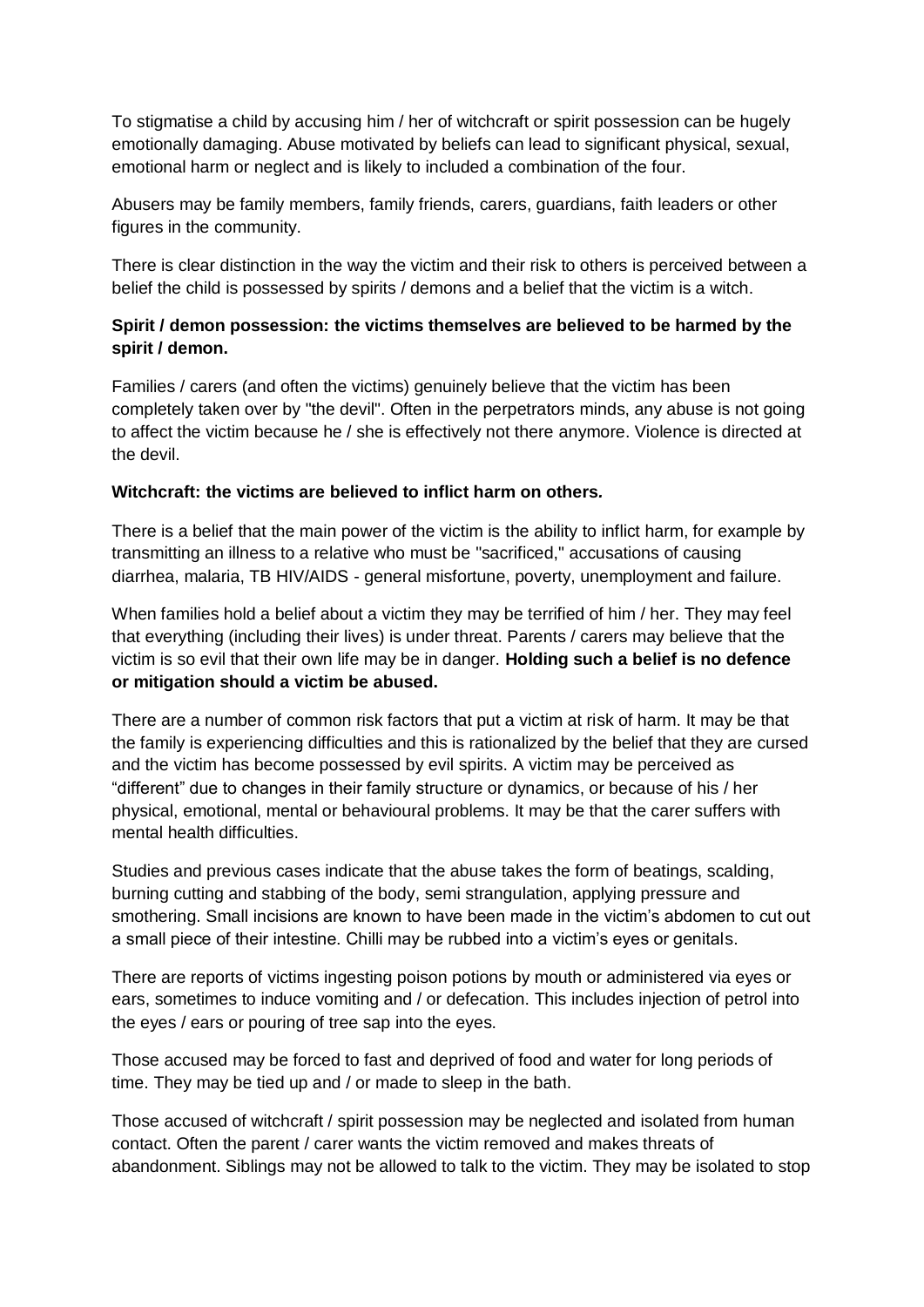the "evil from spreading" to other people. Family members may only touch the victim with a stick, may not allow him / her to eat with the family and may not allow him/ her to share a room or have any physical contact with anyone.

There are also circumstances where parents / carers believe a victim has passed evil spirits to an unborn child, which may lead to abandonment or even the killing of the child.

The family / carers of a victim believed to be possessed or to be a witch may turn to their place of worship, faith leaders or traditional healers for help and guidance. Victims may be subjected to "deliverance" or "exorcism" rituals organised by and/or carried out by the faith leaders & other members of the community.

A small minority of faith leaders have been involved in accusing people of witchcraft by making accusations during a religious service or by confirming the suspicions of a parent / carer who has come to them for help. The advice given and any subsequent exorcism / deliverance ritual performed is often in return for payment.

The families are unlikely to have relationship of trust with police and social care. It is not uncommon for a family that is abusing their child in this way to remove the child from school (one of their main sources of protection). Statutory agencies usually become involved only when the situation has escalated.

# **CHILDREN VULNERABLE TO ACCUSATIONS OF SPIRIT POSSESSION / WITCHCRAFT**

- Infants born with a congenital defect, albinos, twins, "badly born" (breech, posterior, face up positions).
- Children with physical disability or difficulties with speech (stammering has been linked with such accusations)
- Orphans / divided family structure children having lost both parents, sent to live with another relative / host family or children having lost one parent and the other parent re-marrying.
- Children with psychological disorder, learning difficulties, mental health problems or children who are especially gifted.
- Children who display naughtiness, stubbornness, aggression, thoughtfulness, laziness or who are withdrawn.
- Step-children within a family
- Children who experience nightmares / bedwetting.
- Children that have been trafficked

Children accused of spirit possession / witchcraft are often pre-adolescent or adolescent, vulnerable and living in socially precarious circumstances. However we must be mindful that a victim's age can range from birth to old age and can affect people from a variety of backgrounds and situations.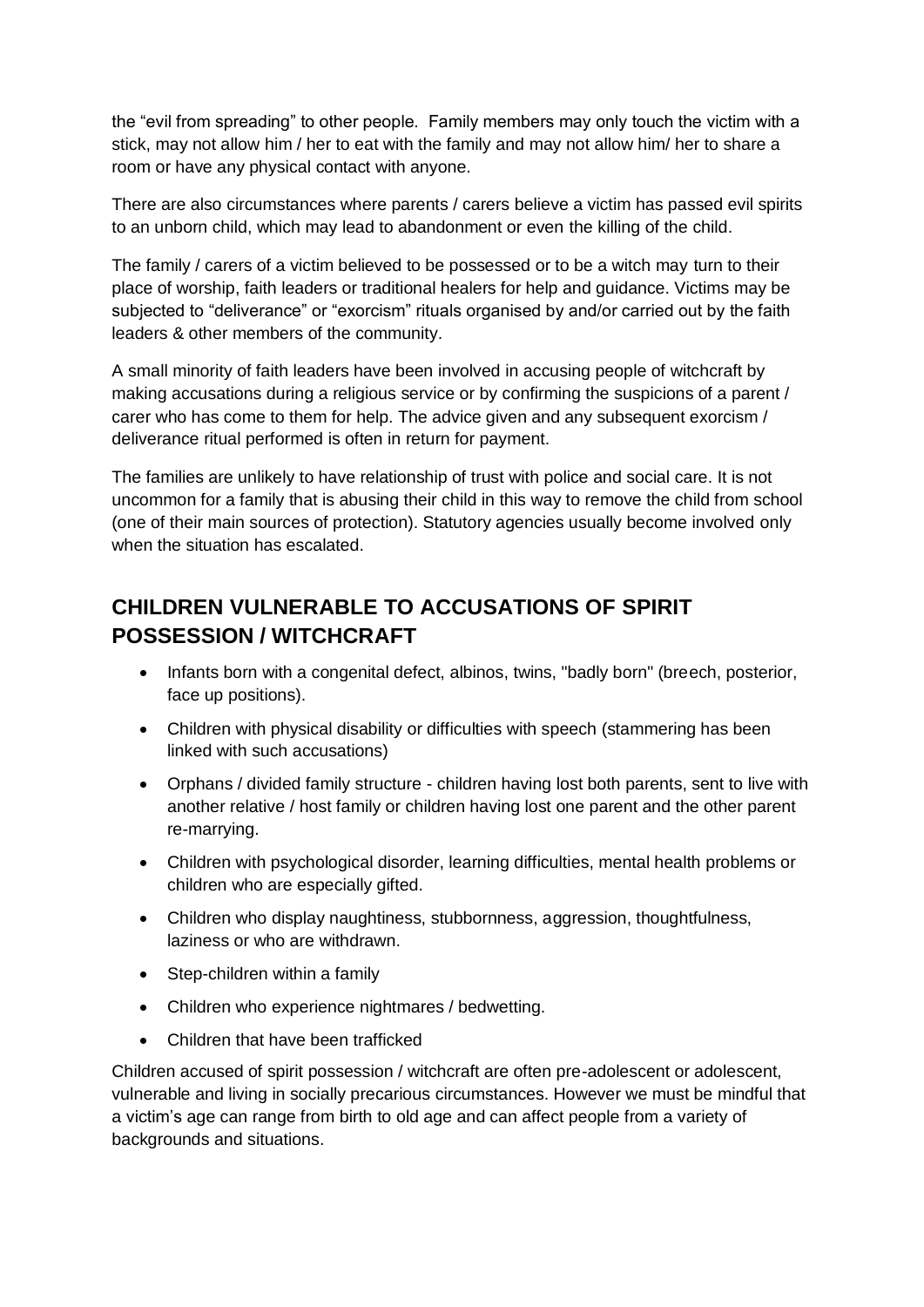Children accused have displayed behaviour consistent with distress. They may appear isolated, quiet, withdrawn and sad. Significant numbers come to notice of teachers because of signs of neglect. Children may come to school hungry, unkempt, dirty and in unlaundered clothes. Some may come to attention because of injuries or because of aggressive behaviour or truanting.

# **SOCIAL WORK INITIAL RESPONSE**

## *The key is to hold an urgent strategy meeting and launch a S.47 investigation if you see signs that this issue may be present in a referral.*

## **Safeguarding**

- A multi agency approach to early intervention is key. There should be a telephone strategy discussion on the day the referral is received and a **face to face strategy meeting with key partners within 48 hours of referral.** To include:
	- Children's Social Care
	- The child's school
	- Health (re current / previous injuries but also to provide information and guidance to carers about medical diagnosis and treatment of a child's perceived "difference")
	- Police
	- Consider UKBA (if immigration status is a factor).
	- Consider presence of a community representative / member of charity organization for advice and guidance. Details for CFAB and other agencies is at the end of this guide.

Any home visit may wish to consider the following questions

- Where does the child sleep?
- What conditions does the child live in?
- Is he / she treated differently to other children in the household?
- Speak to other siblings
- Is there an unborn child expected?
- Is there any religious literature or literature relating to witchcraft / demon possession?
- Information relating to places of worship or details of a pastor / healer?
- Seek out documentary and other corroborative evidence of identity (victim, family, carers, faith leaders)
- Identify any place of worship or community to which the victim and family are connected
- If a place of worship/faith leader is implicated in any abuse, consider if any other children are at risk
- Consider that once a child is stigmatised, the possibility they will be accused again is HIGH.
- Be mindful that police and social workers should not attempt to change the beliefs of the family, this will not be possible. Is there a member of the community that can be introduced to aid communication / educate?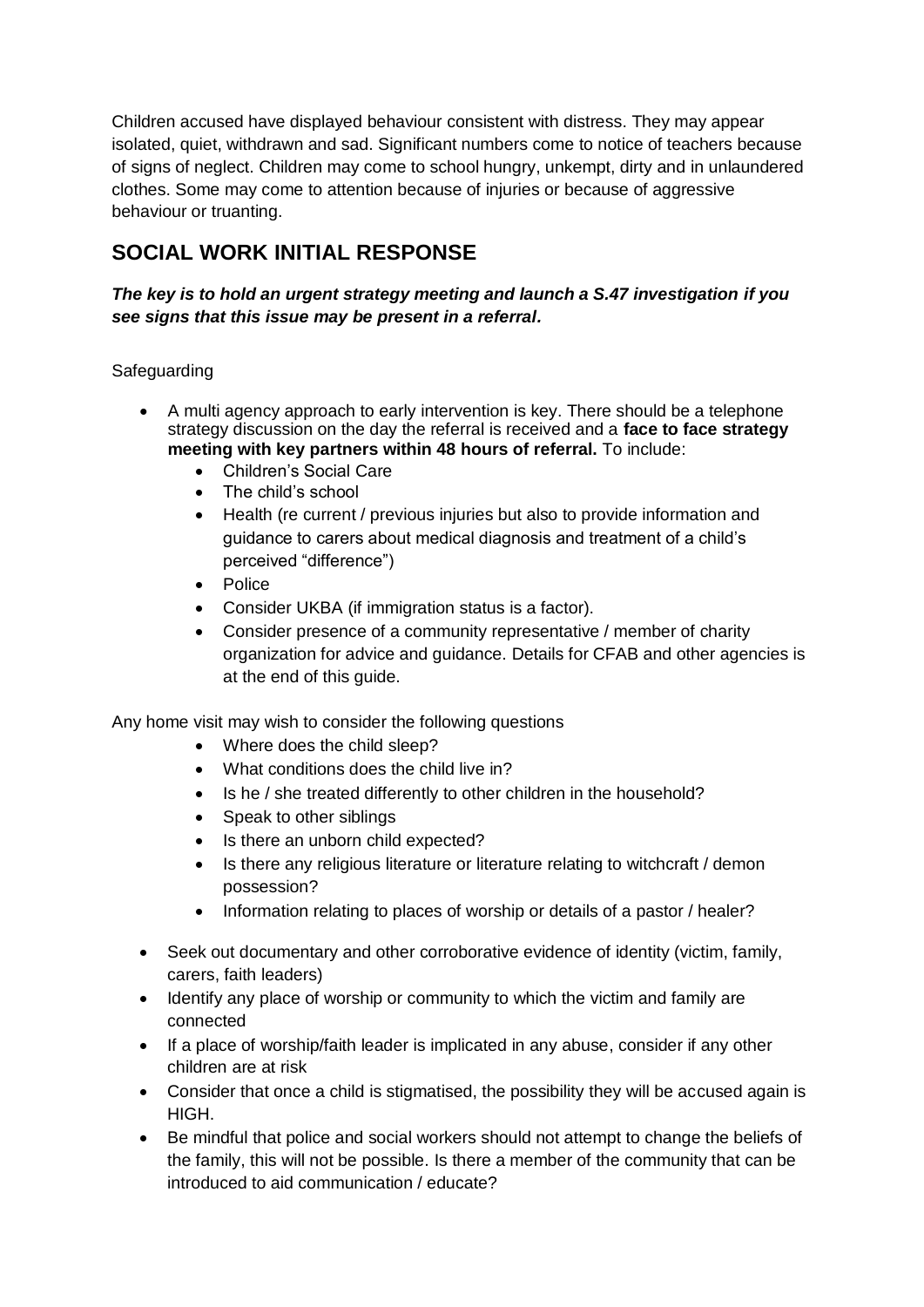Concerns for the mental health of a parent / carer including PTSD, depression and schizophrenia.

CP Medical

 To be conducted as soon as is practicable if physical abuse is present/suspected (within 48 hours in any event)

Achieving Best Evidence

- If interpreter required, ensure he / she is not a direct member of the child's community and is aware of issues.
- Establish relationship between child and carer(s). Family structure may be unclear because "mother" and "father" may be head of the household rather than natural parents. Other adults in the household referred to aunties and uncles. - be aware that if immigration / benefits are an issue, the child may not disclose true relationship. Consider DNA testing where relationships are not clear.
- The child may be a victim of trafficking. What is the child's role and what are his or her responsibilities within the household?
- Establish if the child has been seen by a faith leader / healer.
- Establish if there are multiple abusers & crime scenes (i.e. carers & faith leaders, home and place of worship).
- Be mindful that the child may too believe he / she is a "witch" or is "possessed" and may talk of changing into an animal, eating human organs. Do not display any disbelief.
- Be aware that previous accusations of "possession" or "witchcraft" are frequently not recognised and it may have previously been thought that the child has been making it up.
- Does the child know of other children accused of spirit possession or witchcraft?
- Consider ABE interviewing child / adult witnesses.
- Remember adults can be victims of such abuse also.

# **WIDER ISSUES**

Also consider the following:

- Is there a perspective on parenting practices underpinned by culture or faith, which is not in line with UK law and cultural norms? Will the parent / carer put their child at risk of harm through e.g. leaving young children at home alone, exercising robust physical punishment, forcing a child into marriage etc?
- Does the parent / carer put a very high value on preserving family honour, will he / she put the child at risk of harm rather than "exposing the family to shame" in their community?
- Does the parent / carer recognise his/her faith or community leader as all powerful, will he / she put the child at risk of harm rather than questioning the leader?
- Is the family being exploited by a faith / community leader?
- If there is a place of worship involved are there other victims within the community?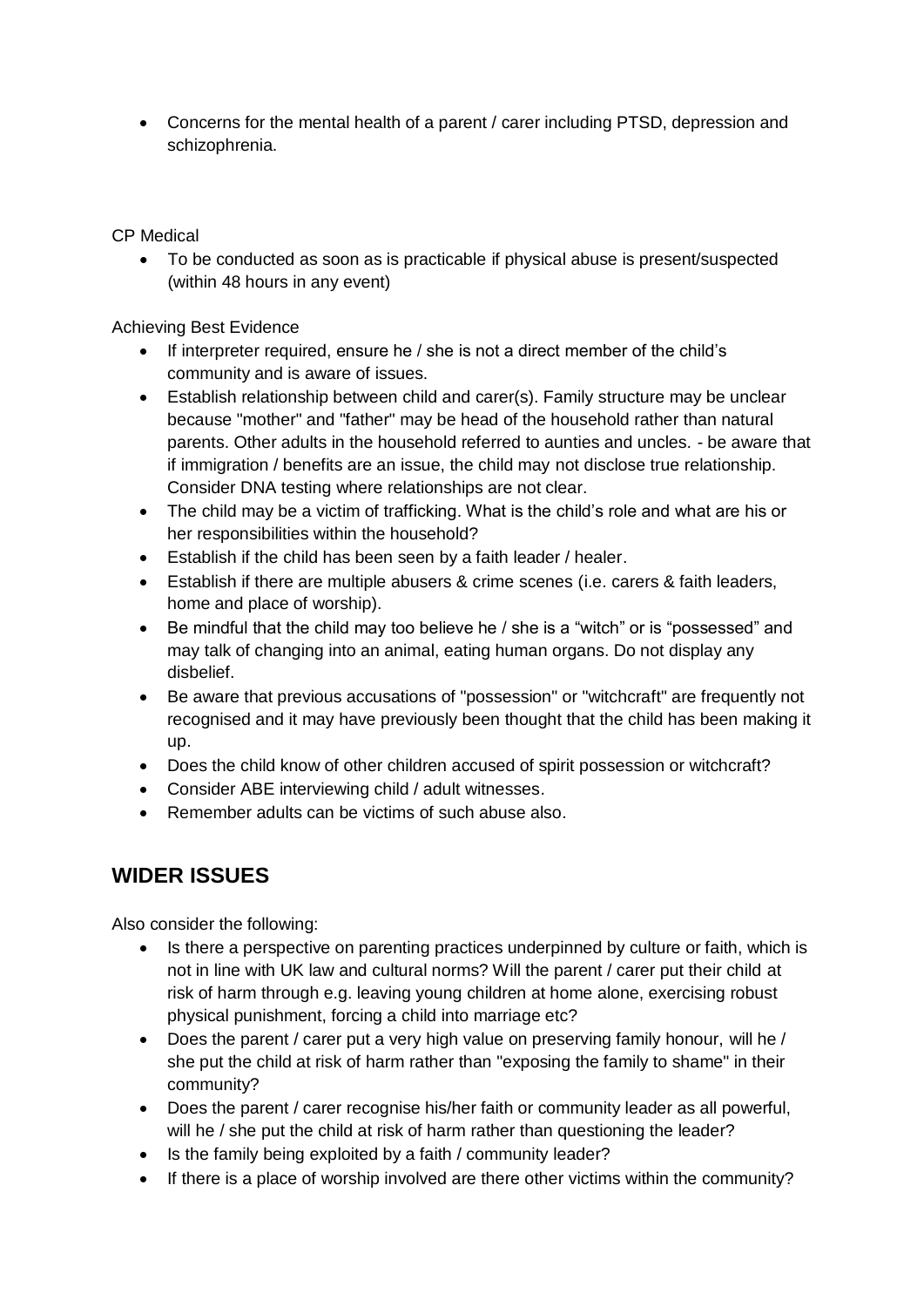Consider MAPPA involvement (particularly in the case of the perpetrator being a religious or community leader).

## **FURTHER RESOLUTION / PREVENTION**

Further incidences can be prevented through education and training. Project Violet will work with CCPAS to provide Child and Vulnerable Adult safeguarding courses for leaders and congregations.

With appropriate advice from relevant agencies faith leaders are also part of the solution. The place of worship can act as a bridge and support engagement between child protection agencies and the family. This may also be an opportunity for the place of worship to undertake child safeguarding training.

Community solutions can also be fruitful through the police arranging a conference in partnership with the indentified community, inviting other agencies to attend and explain their roles and discussing child safeguarding issues. Such initiatives may prevent, identify further cases or even reduce incidents within communities.

This is not an attack on faith or belief; people may believe what they choose to. However, if these beliefs lead to the abuse of children then safeguarding procedures are required and belief is no defence for child abuse.

# **FOR FURTHER INFORMATION AND GUIDANCE CONTACT:**

## **CHILDREN AND FAMILIES ACROSS BORDERS** [www.cfab.org.uk](http://www.cfab.org.uk/)

Children and Families Across Borders (CFAB) is a unique UK-based charity which assists in the identification and protection of children who have been separated from family members as a consequence of trafficking, abduction, migration, divorce, conflict and asylum, as well as other vulnerable individuals in often desperate circumstances. CFAB also offers specialist training on international social work issues. Free Advice Line: 020 7735 8941.

## **Link to HM Government guidelines**

**[www.londonscb.gov.uk/files/resources/cpp/spirit\\_possession\\_dcsf.pdf](http://www.londonscb.gov.uk/files/resources/cpp/spirit_possession_dcsf.pdf)**

## **AFRUCA** [www.afruca.org](http://www.afruca.org/)

AFRUCA (Africans Unite Against Child Abuse) is one of the UK's leading charities campaigning against the abuse and exploitation of African children. Afruca offer a specialist training programme for frontline staff, establishing an African Child Safeguarding Forum of African community organisations, and work with local Safeguarding Children Boards to strengthen existing guidance for practitioners.

## **CHURCHES' CHILD PROTECTION ADVISORY SERVICE (CCPAS)** [www.ccpas.co.uk](http://www.ccpas.co.uk/)

CCPAS is an independent Christian charity providing professional child protection advice, support and training to churches, faith and other organisations. Funding through the Safeguarding Children's Rights Initiative will support the continuation and expansion of